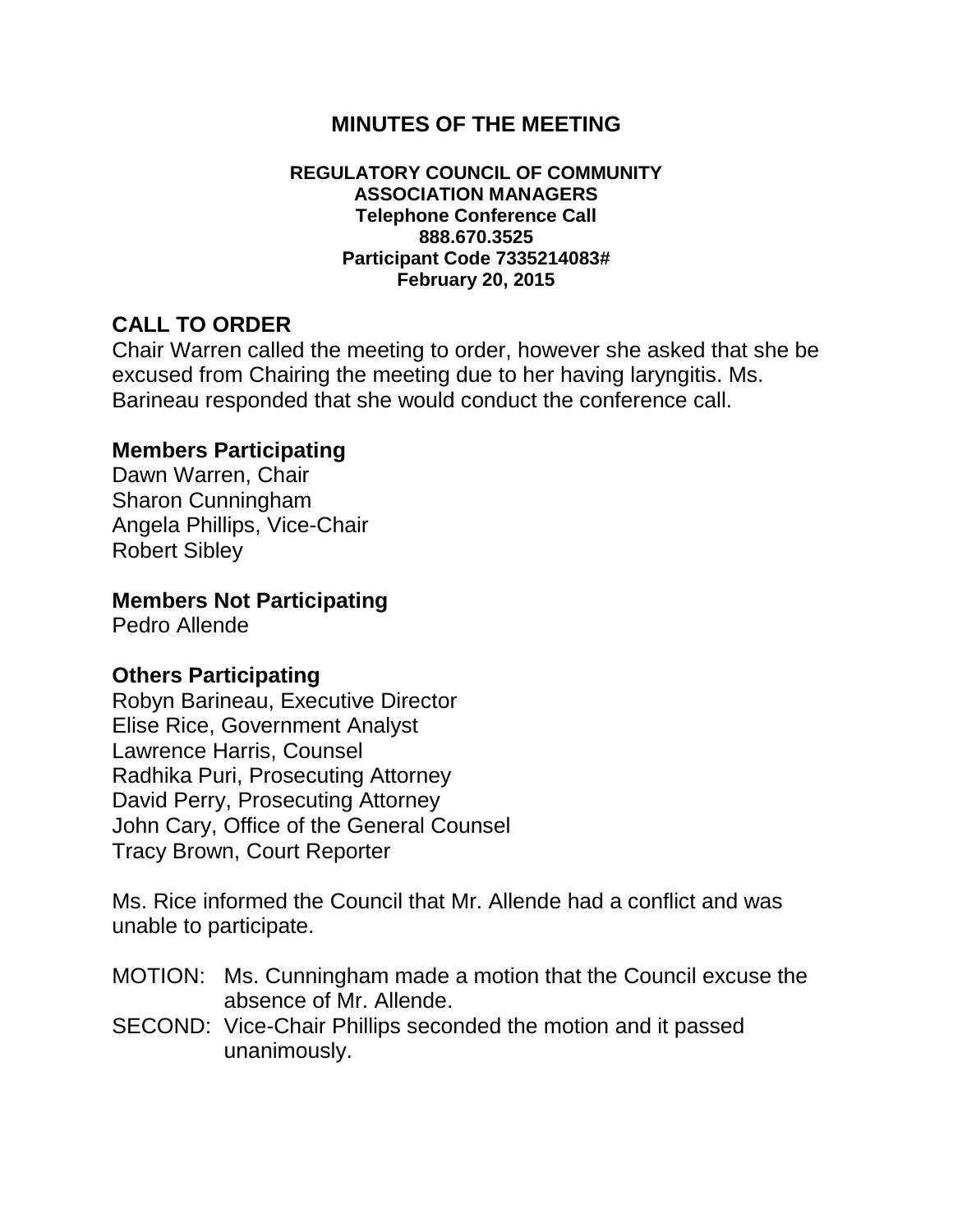### **APPROVAL OF THE MINUTES OF THE MEETING**

### **November 7, 2014**

- MOTION: Vice-Chair Phillips made a motion that the Council approve the minutes as submitted.
- SECOND: Ms. Cunningham seconded the motion and it passed unanimously.

### **UPDATE ON RULES – LAWRENCE HARRIS**

**61E14-4.001, F.A.C. - Continuing Education Renewal Requirements**

Mr. Harris discussed the proposed changes to the rule as noted below.

#### **61E14-4.001 Continuing Education Renewal Requirements.**

(1) All community association manager licensees must satisfactorily complete a minimum of 20 hours of continuing education per biennial renewal cycle. Each hour shall consist of 50 minutes of student involvement in approved classroom, correspondence, interactive, distance education or internet courses which courses shall include the required hours at an approved update seminar. No license shall be renewed unless the licensee has completed the required continuing education.

(2) Only continuing education courses approved by the Council shall be valid for purposes of licensee renewal.

(3) The required 20 hours of continuing education shall be comprised of courses approved pursuant to Rule 61E14-4.003, F.A.C., in the following areas:

(a) 4 hours of legal update seminars. Licensees shall satisfactorily complete a 2-hour legal update seminar. The legal update seminars shall consist of instruction regarding changes to Chapters 455, 468, Part VIII, 617, 718, 719, 720, and 721, F.S., and other legislation, case law, and regulations impacting community association management. Licensees shall not be awarded continuing education credit for completing the same legal update seminar more than once even if the seminars were taken during different years.

(b) 4 hours of instruction on insurance and financial management topics relating to community association management.

(c) 4 hours of instruction on the operation of the community association's physical property.

(d) 4 hours of instruction on human resources topics relating to community association management. Human resources topics include, but are not limited to, disaster preparedness, employee relations, and communications skills for effectively dealing with residents and vendors.

(e) 4 hours of additional instruction in any area described in paragraph (3)(b), (c) or (d) of this rule or in any course or courses directly related to the management or administration of community associations.

(4) No licensee will receive credit, for purposes of meeting the continuing education requirement, for completing the same continuing education course more than once during a biennial renewal cycle period.

(5) Course instructors may receive continuing education credit hours in the amount of hours approved by the Council for licensees only once every biennial renewal cycle period for each approved course taught by the instructor.

(6) Anyone licensed for more than 24 months at renewal time will be required to have complied with the continuing education CE requirements set forth in subsection (1), above, prior to license renewal. "More than 24 months", means 24 months plus 1 day. Licensees licensed for 24 months or less at renewal time are exempt from compliance with the continuing education CE requirements set forth in subsection (1) above, until the end of the next renewal cycle.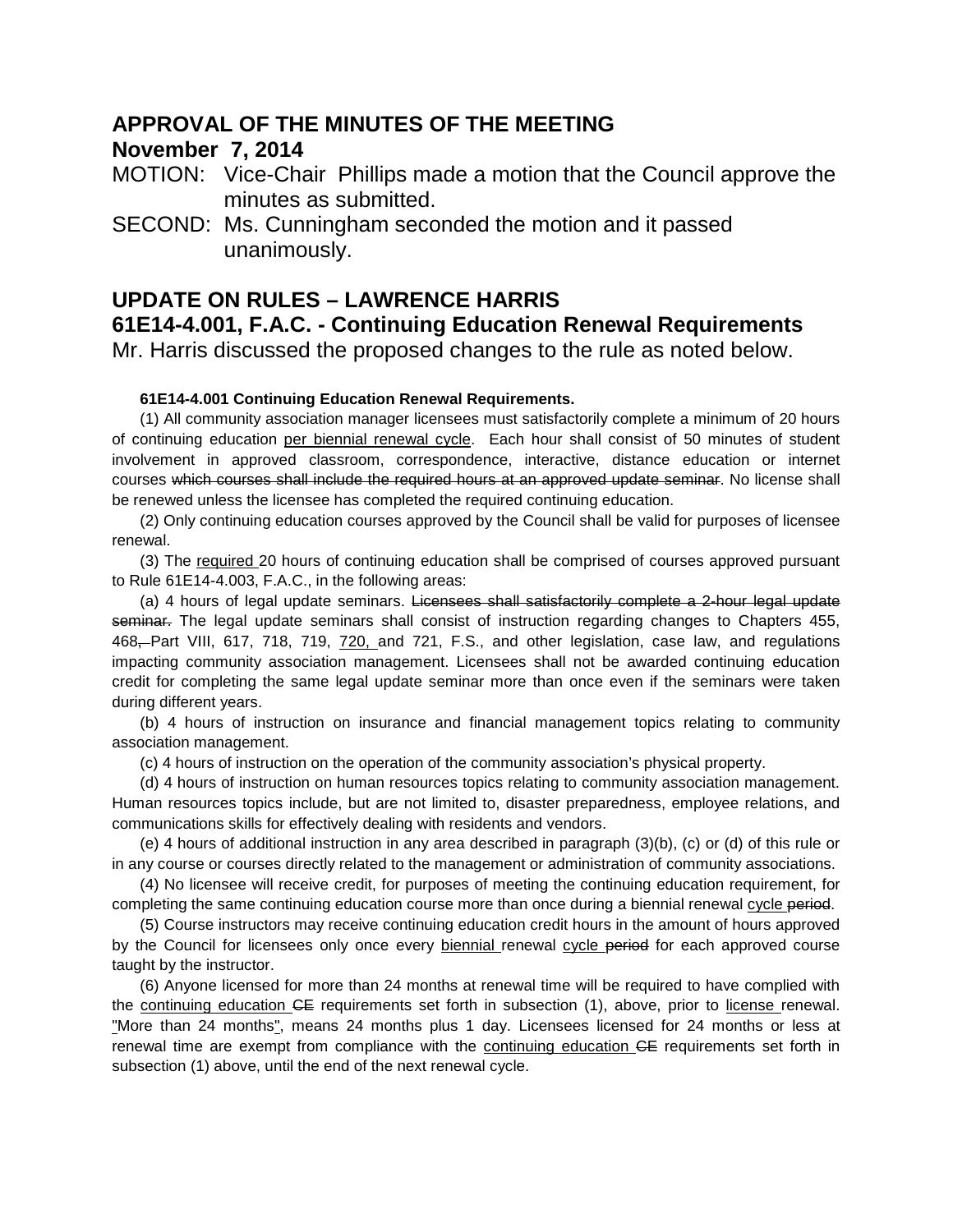Following discussion, the following action was taken.

MOTION: Vice-Chair Phillips made a motion that Rule 61E14-4.001, F.A.C., be noticed for development and amended as provided.

SECOND: Ms. Cunningham seconded the motion and it passed unanimously.

Mr. Harris informed the Council that they needed to determine if a Statement of Estimated Regulatory Costs (SERC) was required for this rule.

- MOTION: Vice-Chair Phillips made a motion that the Council determined that a SERC was not required.
- SECOND: Ms. Cunningham seconded the motion and it passed unanimously.

Mr. Harris informed the Council that they needed to determine if legislative ratification would be required for this rule.

- MOTION: Ms. Cunningham made a motion that the Council determined that legislative ratification would not be required.
- SECOND: Vice-Chair Phillips seconded the motion and it passed unanimously.

# **61E14-4.004, F.A.C. - Reactivation Continuing Education**

Mr. Harris informed the Council that he provided a redraft of the rule as requested.

**61E14-4.004 Reactivation Continuing Education.**

(1) Inactive Licenses. As a condition for reactivating an inactive license, a licensee must complete twenty (20) classroom hours of continuing education instruction, as required by Rule 61E14-4.001, F.A.C., at least ten (10) hours of which must have been completed within twelve (12) months prior to application for reactivation.

(2) Delinquent Licenses. As a condition for reactivating a delinquent license, a licensee must complete twenty (20) classroom hours of continuing education instruction, as required by Rule 61E14-4.001, F.A.C., all of which must have been completed during the licensure cycle in which the licensee becomes delinquent.

(3) All inactive or delinquent licensees applying for reactivation must take the legal update seminars required by Rule 61E14-4.001(3)(a), F.A.C. for the current and immediately preceding years.

(1) As a condition for reactivating an inactive or delinquent license, an inactive status licensee shall be required to satisfactorily complete ten (10) classroom hours of continuing education instruction of 50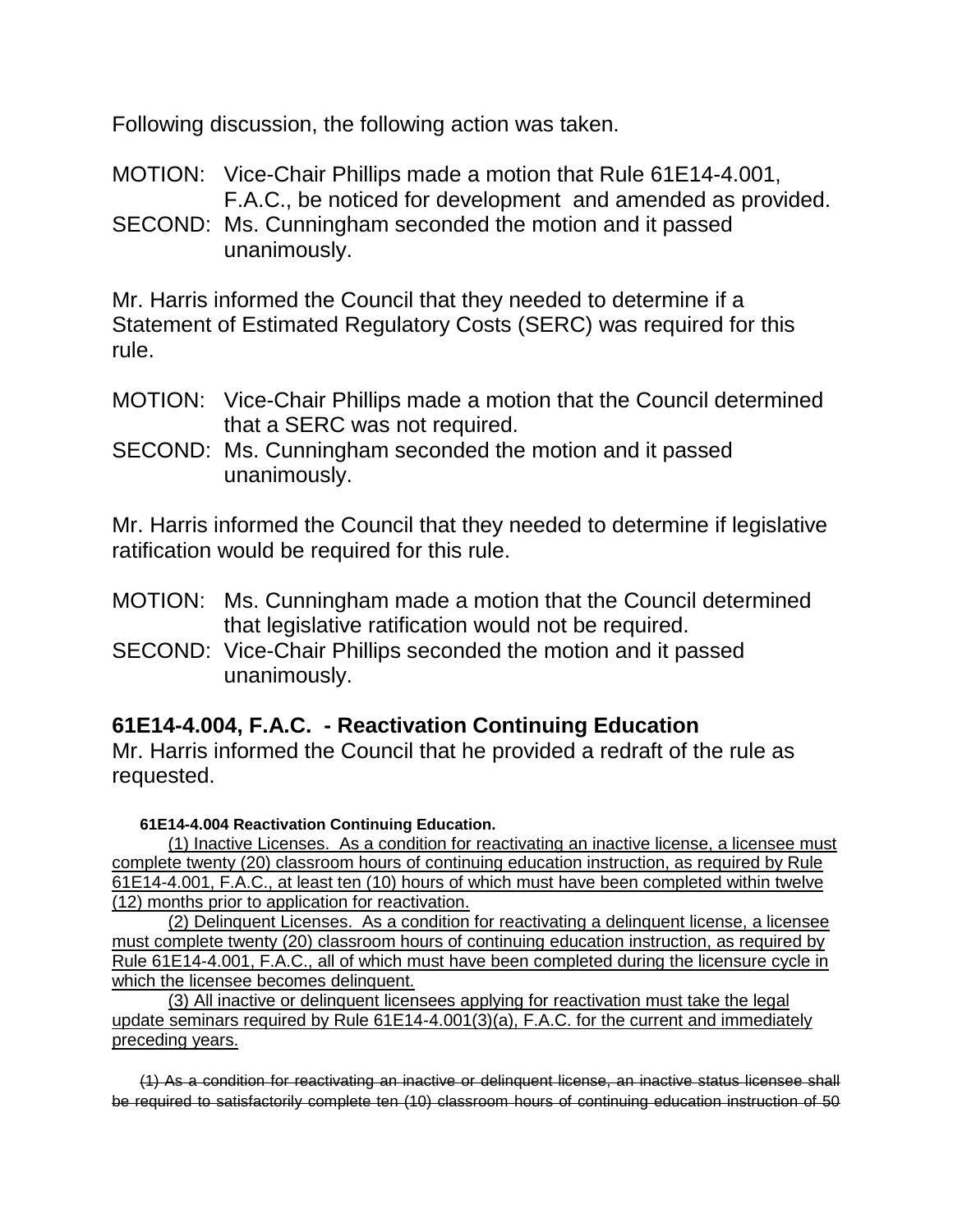minutes each for each year or any portion of a year the license was inactive. Two (2) hours shall consist of the legal update seminar for the year in which the licensee is reactivating. The remaining hours of reactivation continuing education may be in any of the areas described in Rule 61E14-4.001, F.A.C., as appropriate.

(2) Notwithstanding subsection (1) of this rule, no inactive status licensee shall be required to satisfactorily complete more than twenty (20) classroom hours of continuing education, at least 50% of which must have been completed within the year prior to application for reactivation, in order to reactivate a license. An inactive licensee must take the two most recent legal update courses prior to reactivation.

In discussion (1) was changed to: (1) Inactive Licenses. As a condition for reactivating an inactive license, a licensee must complete twenty (20) classroom hours of continuing education instruction, as required by Rule 61E14-4.001, F.A.C. (3) the word "years" was changed to "year."

Also in discussion, "all of which must have been completed during the current or proceeding licensure cycle" was to be added at the end of (1).

Following discussion, the following action was taken.

- MOTION: Ms. Cunningham made a motion that Rule 61E14-4.004, F.A.C., be noticed for development and amended as discussed.
- SECOND: Vice-Chair Phillips seconded the motion and it passed unanimously.
- MOTION: Vice-Chair Phillips made a motion that Council determined that a SERC was not required nor legislative ratification.
- SECOND: Ms. Cunningham seconded the motion and it passed unanimously.

### **61E14-5.003, F.A.C. – Notice of Non-Compliance**

In discussion, the following action was taken.

- MOTION: Vice-Chair Phillips made a motion that the Council table Rule 61E14-5.003, F.A.C., until the May conference call.
- SECOND: Ms. Cunningham seconded the motion and it passed unanimously.

### **61E14-5.003 Notice of Non-Compliance.**

In accordance with Section 455.225(3), F.S., when a complaint is received, the Department agency may provide a licensee with a notice of non-compliance for an initial offense of a minor violation. Failure of a licensee to take action in correcting the violation within 15 days after notice may result in the institution of regular disciplinary proceedings. The Council hereby designates the following as "mMinor violations" as used in Section 455.225(3), F.S., for which a a notice of non-compliance may be provided: are defined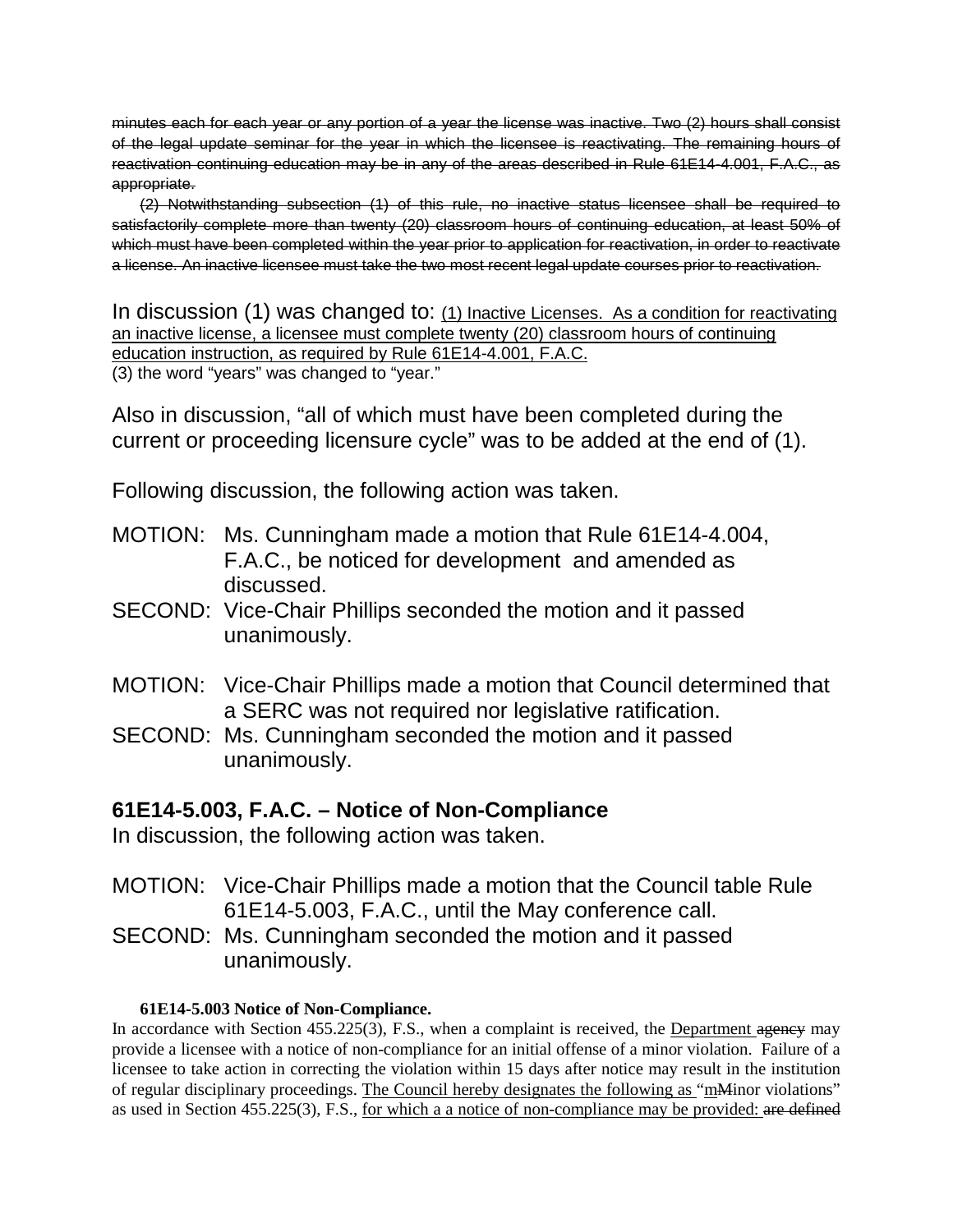#### as follows:

(1) Violations of paragraph 61E14-2.001(36)(a), F.A.C.: Withholding possession of any original books, records, accounts, funds, or other property of a community association when requested by the community association to deliver the same to the association upon reasonable notice.

(2) Violations of paragraph  $61E14-2.001(36)(b)$ , F.A.C.: Denying or delaying access to association official records to an owner or his or her authorized representative who is entitled to access within the timeframe and under the procedures set out in Sections  $718.111(12)$ ,  $719.104(2)$ , or  $720.303(5)(4)$ F.S. Failing to provide access to association records, for the purpose of inspecting or photocopying the same, to a person entitled to such by the law.

### **REPORTS**

### **Prosecuting Attorney Report – Radhika Puri**

Ms. Puri informed the Council that as of February 15,2015, there were 140 private cases, 63 public cases for a total of 203 cases in the Office of the General Counsel.

### **Counsel Report – Lawrence Harris**

Mr. Harris informed the Committee that Rule 61E14-2.001, F.A.C., was effective on February 4, 2015.

## **Executive Director Report – Robyn Barineau Legislative Update**

Ms. Barineau informed the Council that the request to become a board will not be included in the Department's package this session.

### **Financial Report – September 30, 2014**

Ms. Barineau reported that as of September 30, 2014, they were \$200,000 in the red. They had \$170,000 in their unlicensed activity account. She stated that she will have proposals for a one-time assessment for discussion at the May conference call.

### **Future Meeting Dates**

May 15, 2015 – Conference Call August 21, 2015 – Conference Call November 13, 2015 - Orlando

### **NEW BUSINESS**

There was no new business to come before the Council at this time.

### **OLD BUSINESS**

**61E14-2.001 – Standards of Professional Conduct (2/4/15)**